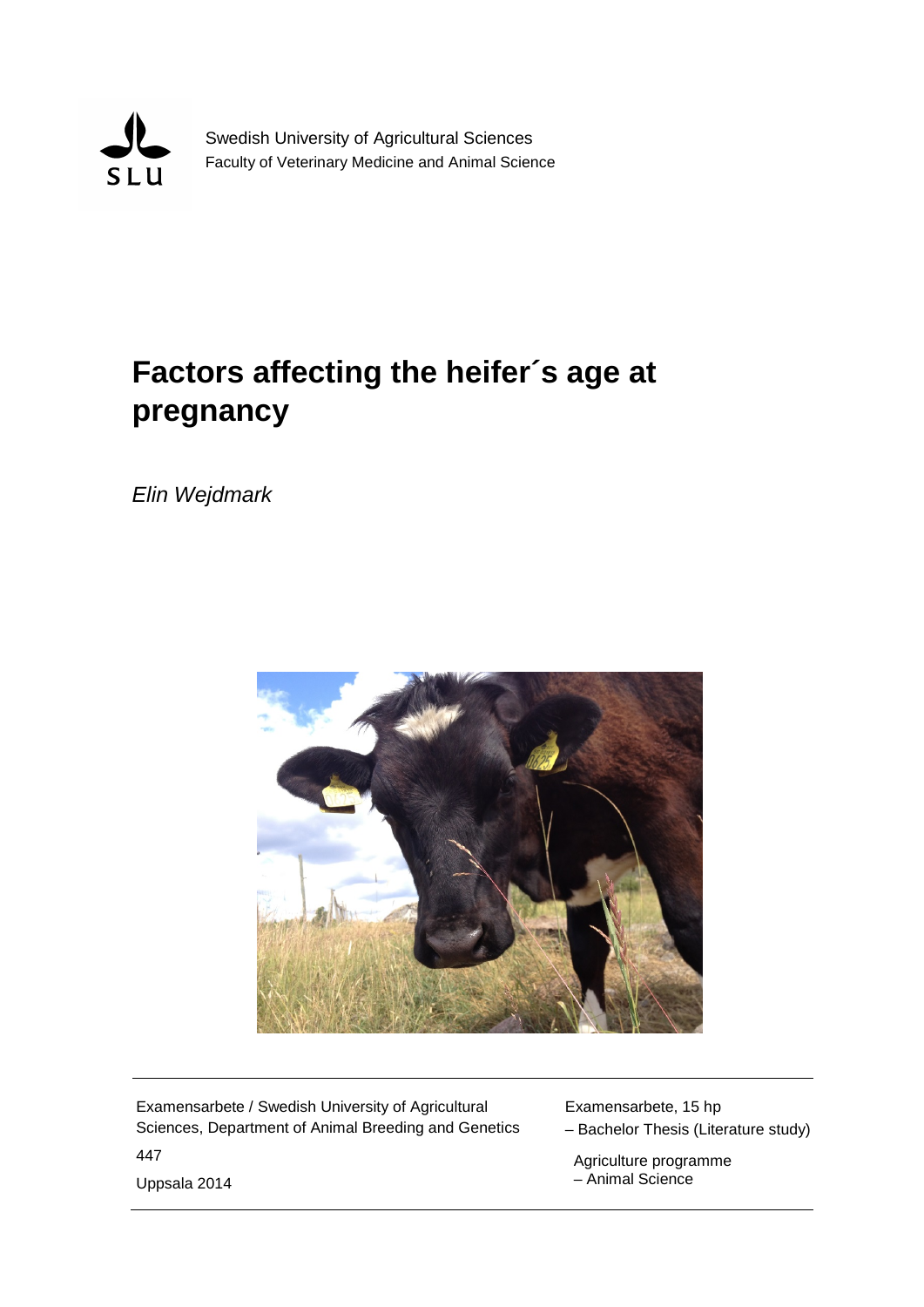

Swedish University of Agricultural Sciences Faculty of Veterinary Medicine and Animal Science Department of Animal Breeding and Genetics

# **Factors affecting the heifer´s age at pregnancy**

Faktorer som påverkar kvigans ålder vid dräktighet

*Elin Wejdmark*

**Supervisor:** Erling Strandberg, SLU, Department of Animal Breeding and Genetics **Examiner:** Britt Berglund, SLU, Department of Animal Breeding and Genetics

**Credits:** 15 hp **Course title:** Bachelor Thesis – Animal Science **Course code:** EX0553 **Programme:** Agriculture programme – Animal Science **Level:** Basic, G2E

**Place of publication:** Uppsala **Year of publication:** 2014 **Cover picture:** Elin Wejdmark **Name of series:** Examensarbete / Swedish University of Agricultural Sciences Department of Animal Breeding and Genetics, 447 **On-line publication:** http://epsilon.slu.se

**Keywords:** Heifer, age of first calving, colostrum, diarrhea, pneumonia **Nyckelord:** Kviga, inkalvningsålder, råmjölk, diarré, lunginflammation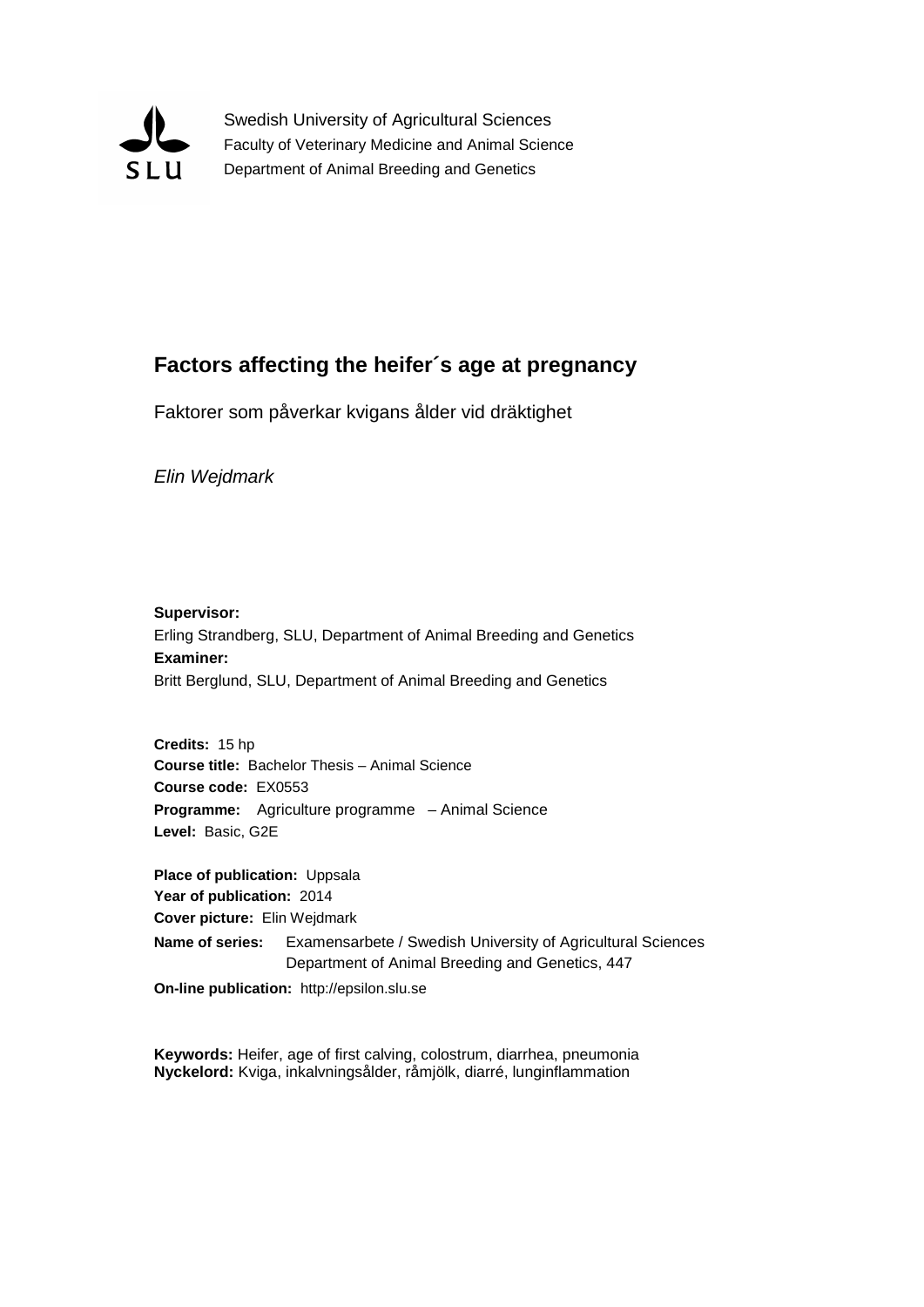# **Abstract**

Several factors affect the heifer´s growth and development, the newborn calf´s feeding of colostrum during its first hours of life is one important factor. The colostrum contains higher amount of immunoglobulins and insulin growth factors compared to matured milk. A high intake of immunoglobulins from colostrum results in a high blood concentration of immunoglobulins until the age of eight months. This leads to a lower incidence of diseases that can affect the growth and development negatively. Diarrhea is the most common disease in calves younger than 30 days. An infected heifer calf is three times more likely to calve at an age older than 30 months compared with a healthy calf. At the age of 3-7 months almost half of all heifers get pneumonia which can result in a delay of the first calving with three months.

Every month after the age of 24 months when the heifer has not had her first calf is unnecessary rearing cost which can affect the producer´s economy negatively. This review showed that access to roughage and concentrate, the intake and quality of colostrum, feeding intensity, diarrhea, pneumonia, housing system and the possibility of estrus detection affect the heifers age of first calving. All factors can be regulated by the producer. If first calving occurs at the age of 24 months and the heifer has attained the right weight this will result in an improved economy.

# **Sammanfattning**

Flera faktorer påverkar kvigans tillväxt och utveckling, den nyfödda kalvens utfodring av råmjölk under de första levnadstimmarna är en viktig faktor. Halten av immunglobuliner och insulinliknande tillväxtfaktorer är högre i råmjölk än i vanlig mjölk. Ett högt intag av immunoglobulin från råmjölk resulterar i en högre koncentration av immunglobuliner hos kalven ända fram tills åtta månaders ålder. Detta leder till lägre uppkomst av sjukdomar vilka annars kan påverka kalvens tillväxt och utveckling negativt. Diarré är den vanligaste sjukdomen hos kalvar yngre än 30 dagar. En kalv som har insjuknat löper tre gånger så stor risk att kalva in efter 30 månaders ålder jämfört med en frisk kalv. I åldern 3-7 månader drabbas nästan hälften av alla kvigor av lunginflammation vilket kan resultera i att kvigan kalvar in tre månader senare än friska kalvar.

Varje månad efter 24 månaders ålder då kvigan inte har kalvat in är en onödig uppfödningskostnad vilket kan påverka producentens ekonomi negativt. Litteraturöversikten visade att tillgång till grovfoder och kraftfoder, mängd konsumerad råmjölk och råmjölkens kvalité, utfodringsintensitet, diarré, lunginflammation, inhysningssystem och möjligheten till brunstkontroll påverkar kvigornas inkalvningsålder och att alla dessa faktorer kan påverkas av producenten. En inkalvningsålder vid 24 månaders ålder och då kvigan har nått rätt vikt leder till bättre ekonomi.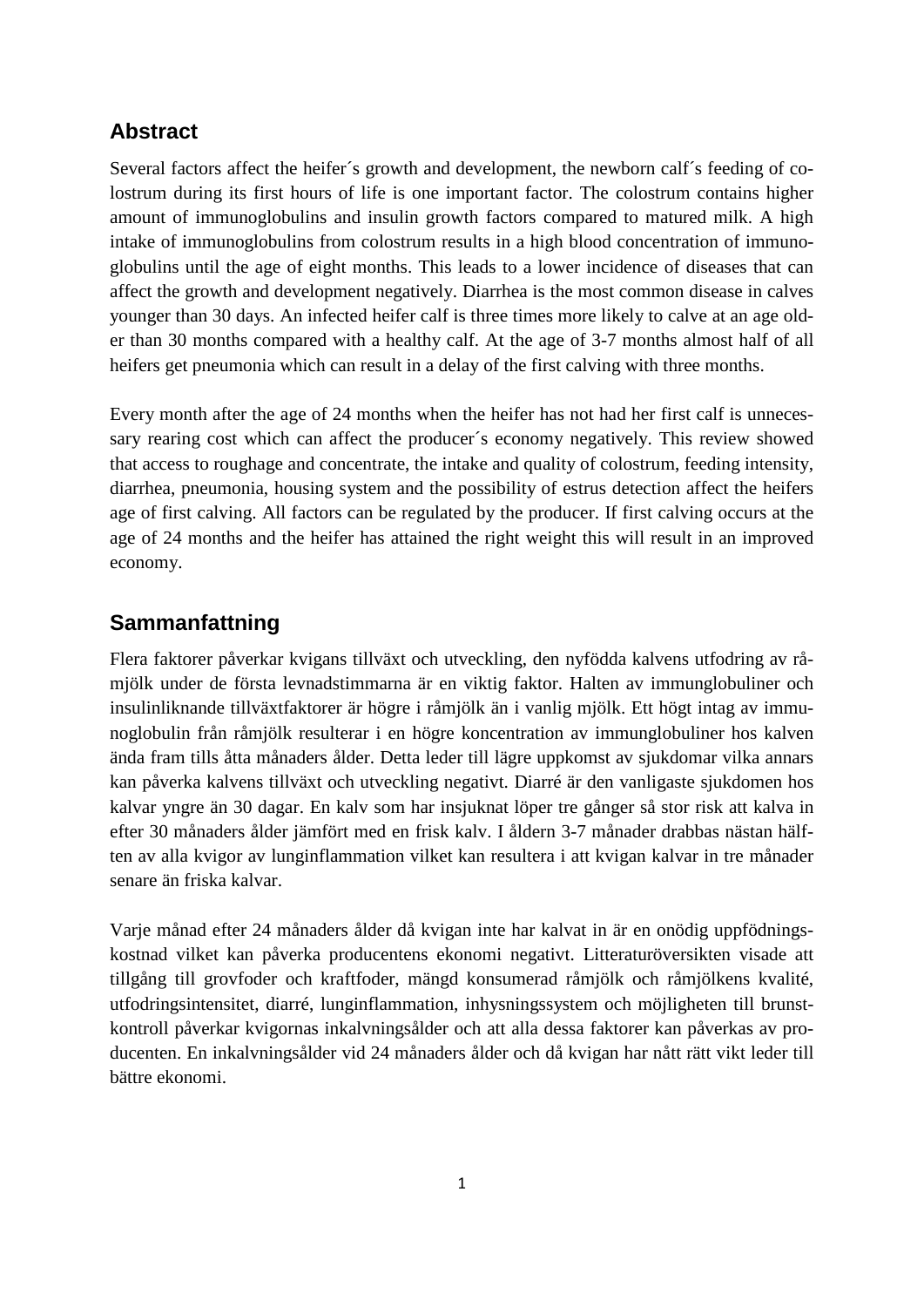# **Introduction**

Fertility is the basis for milk production and the growth is important to achieve the correct weight at first calving. Not all calves grow up to become heifers able to reproduce, as much as 11.6% of heifers from the 25% best producers in Sweden fail to reproduce (Hallén- Sandgren & Christvall, 2011). Some heifers needs more time to fully mature and attain enough weight for insemination. It is the weight rather than the age that determines the time of sexual maturity. At the age of 12 months the heifer should have attained 40% of adult weight and be sexually mature (Växa Sverige, 2013).

In Sweden, average age of first calving is 28 months. Because the gestation period for a cow is nine months, this means that the average insemination occurs at the age of 19 to 20 months. The general view is that first insemination should occur around the age of 15 months and thereby first calving would take place at the age of 24 months. Since heifers generally are more fertile than cows, only a few inseminations should be required. The producer's vision of first insemination at the age of 15 month differs a lot from the average age of first insemination. The higher age of first calving is very costly for the producer and recruitment of new heifers is one of the highest costs in milk industry (Oskarsson, 2010).

The problems with getting a heifer pregnant might depend on many different factors that occur early in the heifer's life. The calf´s access to colostrum will influence the immune defense and might determine the young heifer's health and growth. The heifer´s time for sexual maturity and weight are strongly correlated and thereby growth is the most important factor to work with. Two common diseases, which give rise to troubles for young calves, are pneumonia and diarrhea. Do these diseases decrease growth and by that, delay the date of insemination? Can they affect the possibility of pregnancy? That weight and sexual maturity are correlated is known but can the amount of body fat affect the possibility of growth and pregnancy?

The purpose of this review is to learn more about these questions and as a result discuss how to increase the number of heifers pregnant and lower the age at first insemination and thereby the age of first calving. This review will focus on the breeds Holstein and SRB, which are the most common breeds within milk production in Sweden.

# **The heifer´s development**

## **Newborn to the age of three months**

The newborn calf can only receive nutrition from the milk, the milk is transported via the esophageal groove directly to abomasum without passing the reticulo-rumen. The esophageal groove is created when muscles from the end of esophagus until the opening of omasum constricts. (Davis & Drackley, 1998). The constriction is stimulated by the calves suckling and is therefore not present in adult animals (Comline & Titchen, 1951). At birth the calf´s forestomach has different proportions compared with the adult animals. Reticulo-rumen stands by birth for 38% of the fore-stomachs total weight, omasum 13% and abomasum 49%. The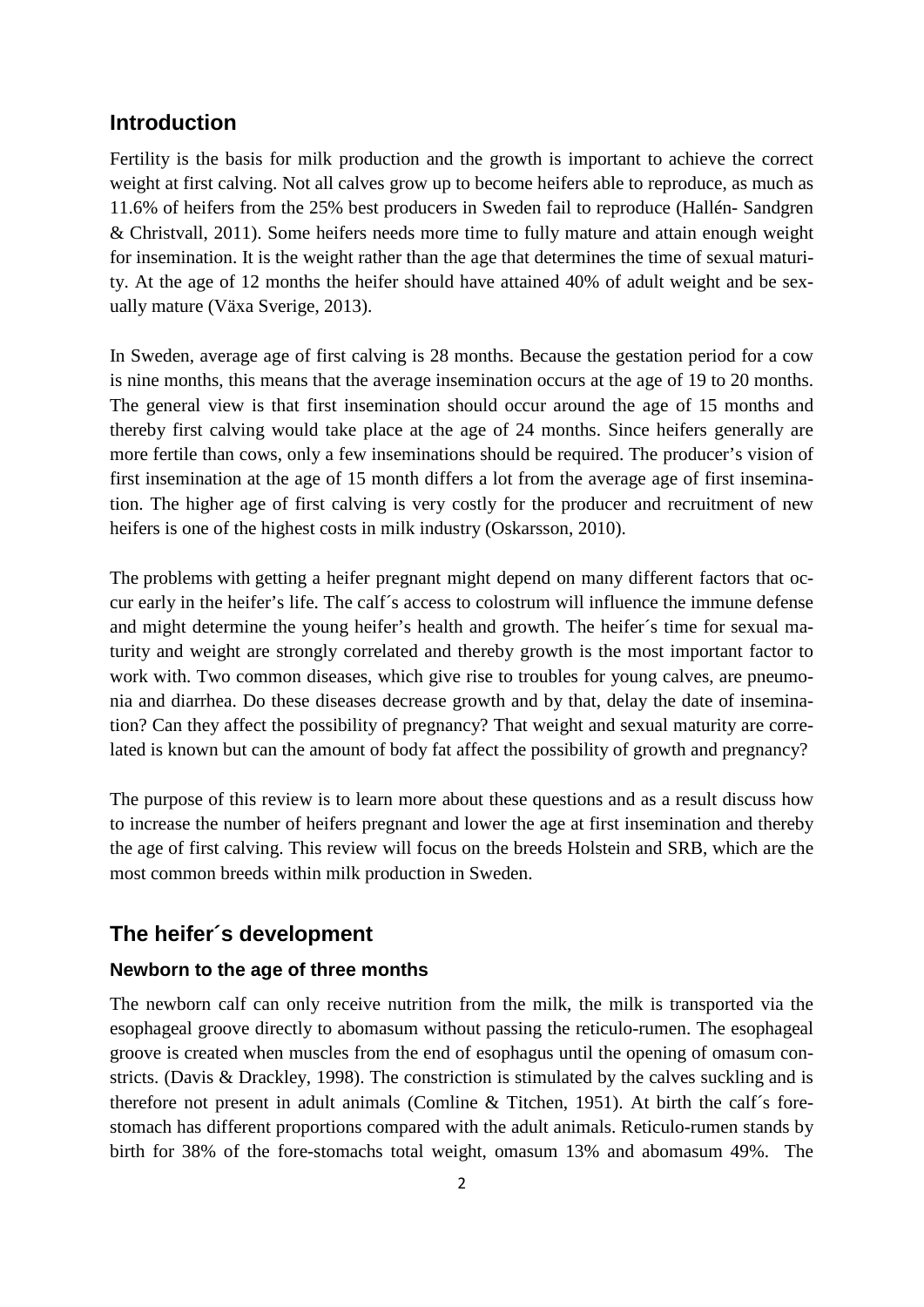abomasum is growing in the same rate as the rest of the body but the development of the other stomachs are affected by the diet. In order to develop the fore-stomachs volume, absorption capacity and musculature, dry feed is required. Both hay and grain are needed. Hay stimulates development of

musculature and volume whereas grain stimulates the absorption capacity (Davis & Drackley, 1998). To acquire fully developed stomachs the calf requires roughage and concentrate from its first week of life (Fungbrant, 2012). An increase of roughage and concentrate increases the growth of microbes, which produce volatile fatty acids (VFA) and the VFAs stimulate growth of the rumen epithelium. By the age of 12-16 weeks the proportions are changed and reticulorumen stands for 67% of the fore-stomachs total weight, omasum 18% and abomasum 15% (Davis & Drackley, 1998). The changes can be seen in the picture below which truly indicate how the stomach use is changing. Calves which are not fed with roughage and concentrate will have poorly developed stomachs with smaller papilla (Växa Sverige, 2013), which can result in a reduced growth.



Figure 1. To the left, the calf´s stomach, to the right, the adult animal´s stomach. From the Ontario veal association (2013).

The time for weaning is regulated by the calf´s weight and should occur at a weight of 100 kg, which usually happens by the age of eight weeks (Fungbrant, 2012). Weaning too early can result in a dip in the calf´s growth (Lindfors, 2000). By the time of weaning there are great changes in the calf´s environment and feed which can stress the calf with diseases as consequence (Hickey et al., 2003).

#### **Three months until pregnancy**

In heifers, the puberty usually begin at the age of nine to eleven months (Sejrsen  $\&$  Purup, 1997) This is because hypothalamus stimulates the production of gonadotropin releasing hormone (GnRH), which stimulates an increased concentration of luteinising hormone (LH) and follicle stimulating hormone (FSH). An increased concentration of LH and FSH stimulates the ovaries´ production of estrogen and progesterone, which in turn stimulates an increased secretion of growth-hormone. During puberty there is a massive body growth, which is indirectly controlled by LH and FSH (Thompson, 2012). A lack of LH and FSH can occur because of a low feed intake and result in a decrease of estrogen and the heifer´s development fades. The estrogen secretion stabilises at the moment the heifer´s energy balance is positive (Durrell, 1955).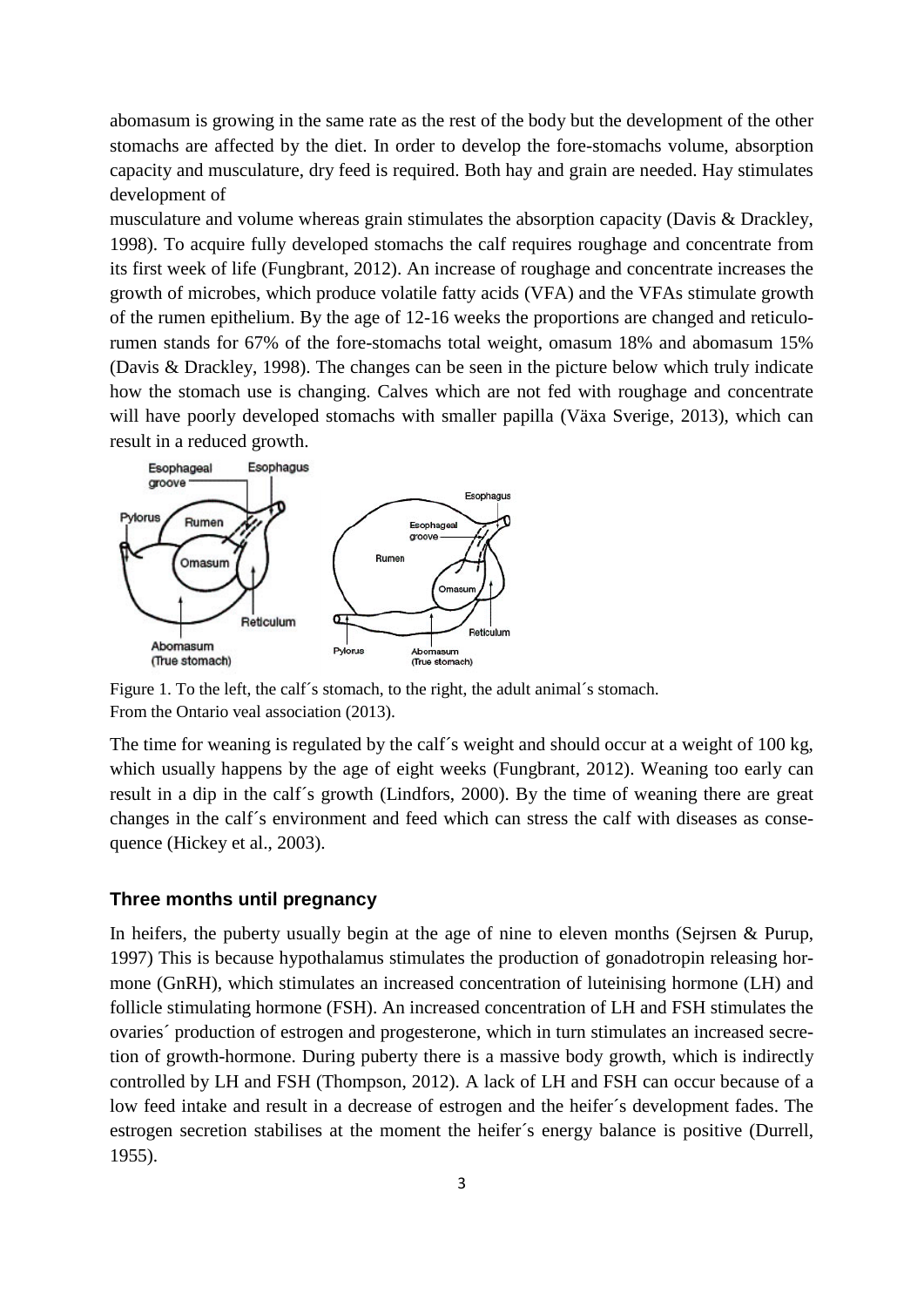The weight at sexual maturity is different between breeds, for example a heifer of the Holstein breed has a weight of 245 kg and a heifer of the breed Swedish Red Breed (SRB) weigh 260 kg (Karlsson & Dieden, 2007). Wathes et al., (2007) shows that heifers who failed pregnancy at the age of 15 months were lighter at nine months of age than those who became pregnant. Moreover had heifers with poor development at the age of six to nine months problems to become pregnant. The feeding intensity is determining for the heifers age at first calving. Van Amburgh et al. (1998), showed that heifers growing 680 g/day had their first calf at an age of 24,5 months, which is optimum. An increased feeding intensity resulted in higher daily gain up to 940 g/day and the age at first calving was reduced to 21 months. The daily growth for heifers with a calculated age of 24 months for first calving is different between breeds. A Holstein heifer should have higher daily growth compared with a SRB heifer.

| Red Breed (SRB). |       |              |                 |  |              |       | Modified |
|------------------|-------|--------------|-----------------|--|--------------|-------|----------|
| Svensk           | Mjölk | Age          | Growth          |  | g/day Growth | g/day | (2006)   |
|                  |       |              | <b>Holstein</b> |  | <b>SRB</b>   |       |          |
|                  |       | 0-3 Months   | 700             |  | 650          |       |          |
|                  |       | 3-13 Months  | 750             |  | 700          |       |          |
|                  |       | 13-24 Months | 800             |  | 750          |       |          |

Table 1. Average recommended daily growth (g/day) for heifers of the breeds Holstein and Swedish Red Breed (SRB). Modified from

In order to have first calving at the age of 24 months the heifer´s weight should double from birth to weaning (Everitt et al., 2002). To achieve this it requires feed of good quality, good care and no diseases.

## **Estrus**

Estrus is controlled by endocrine hormones from hypothalamus, pituitary, ovaries and uterus. The estrus cycle starts with a release of GnRH from hypothalamus, which stimulates the pituitary´s production of FSH. FSH stimulates growth and maturation of follicles in the ovaries. Matured follicles produce estrogen, which stimulates the brain´s center for estrus and the cow shows signs of estrus. When the concentration of estrogen in blood is high, the hypothalamus will react by signaling to the pituitary to secrete LH which stimulates ovulation. The follicle break because of the ovulation, the broken follicle forms a corpus luteum, which produce progesterone and prevent maturation of new follicles. Thereby pregnancy can remain in the case of fertilisation. If the cow is not pregnant corpus luteum will be broken down after 16 days and the cycle begins again (Eklund, 2011).

The optimum time during estrus for insemination is 12-18 hours before ovulation, ovulation occurs 24-28 hours after the onset of estrus. The time during estrus when insemination is at optimum is in average seven hours and missed estrus is a problem causing the heifers to be older at the age of first calving (Roche, 2006).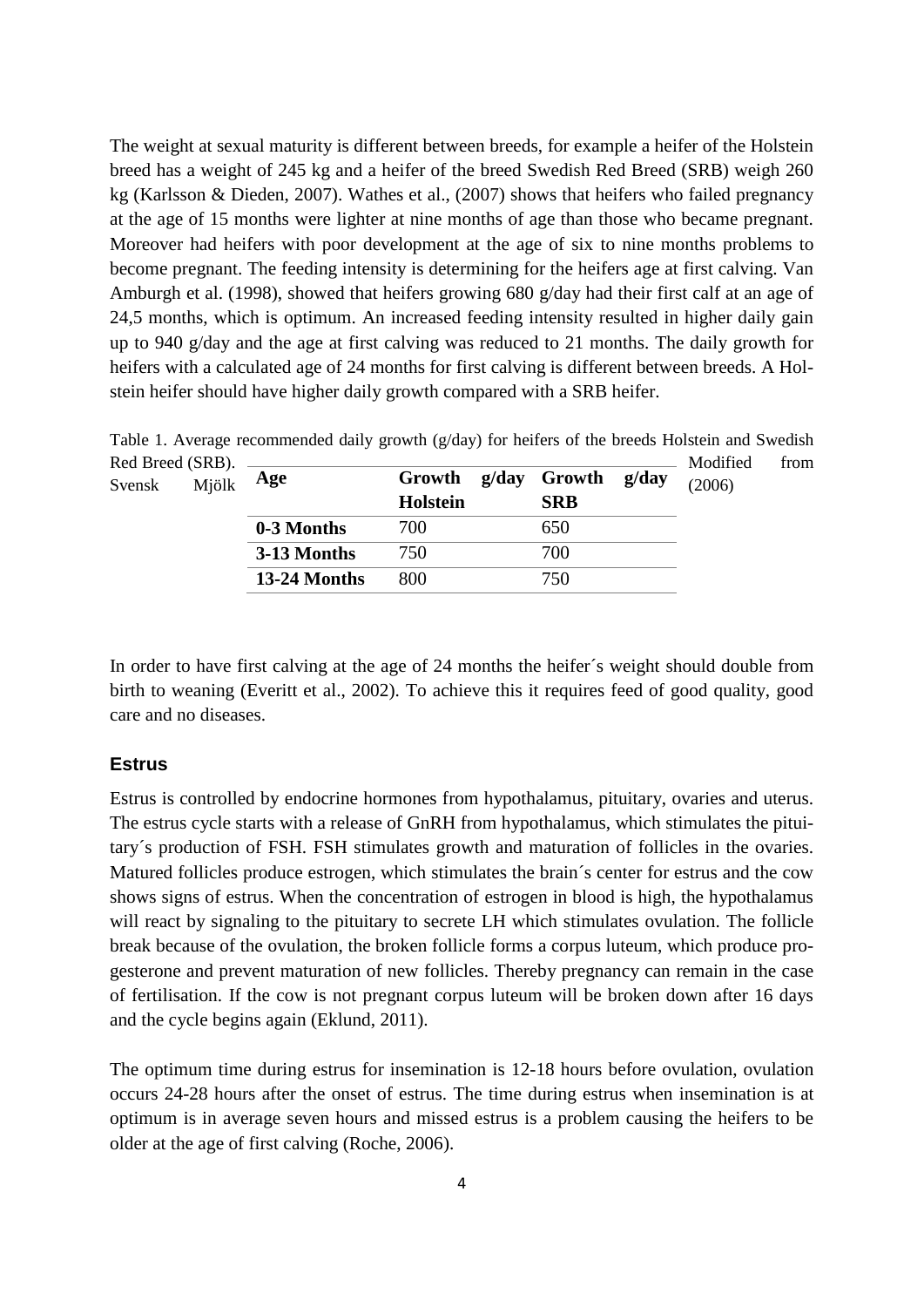# **Factors affecting growth and development**

## **Colostrum**

The intake of colostrum may affect the heifer later in life. A study made by Svensson et al., (2007) showed that heifers fed by hand with colostrum had their first calf earlier than heifers suckling from the cow. This is probably due to the amount of colostrum digested, a high intake of colostrum is secured by hand feeding. Colostrum contains a high amount of energy which is important for calves, since they are born with low energy stores (Quigley & Drewry, 1998). Colostrum also contains higher amount of insulin-growth factors (IGF) and immunoglobulins (Ig) compared with matured milk (Blum & Hammon, 2000).

#### *Immunoglobulins*

When foreign substances invade the body, the lymphoid system reacts by producing immunoglobulins (Ig). The calf is born without Ig and depends on the colostrum from the cow to receive those. The calf absorbs Ig through the intestinal epithelium and Ig is then transported by the lymph system to the peripheral circulation. It creates an immunisation that acts until the calf´s specific immune system has matured (Arthington et al., 2000), this occurs at different time depending on the calf´s access to colostrum during it´s first days. Calves fed colostrum produce enough of Ig at the age of four weeks. Calves fed with matured milk during their first days of life lacks immunity until the age of one to two weeks when they start producing enough of their own Ig (Davis & Drackley, 1998).

There are different types of Ig. In colostrum, 85-90% of all Ig is immunoglobulin G (IgG) where IgG1 account for 80-90% of all IgG. The uptake of IgG decreases at the same rate as the permeability of intestinal epithelium is reduced. This occurs with increasing time after calving and thereby time is an important factor for the calf´s concentration of Ig in plasma. The uptake of IgG is most effective during the first four hours after birth. There is still permeability up to 12 hours after birth but after 24 hours no more Ig can be absorbed from the colostrum. The uptake of Ig are affected by the amount of digested colostrum and the colostrum´s level of Ig (Östlund, 2013). After 24-48 hours the concentration of Ig in serum should exceed 10 mg Ig/ ml (Arnold-Larsen, 2011) otherwise the calf will suffer from failure of passive transfer (Godden, 2008). According to Quigley & Drewry (1998), calves with an IgG concentration below 10 mg/ml had twice as high mortality as calves with satisfying IgG concentration. Moreover, a low Ig concentration in serum increases the risk for diseases (Karlsson & Dieden, 2007). Other studies indicate that the major problems with diseases and death of calves depend on insufficient intake of colostrum leading to a colonisation of pathogens in the intestine. This results in an uptake of pathogens instead of immunoglobulins, explaining the low concentrations of IgG in serum, but the main reason for increased mortality is the uptake of pathogens (Stott et al., 1979). Even after the epithelium is closed, Ig is protecting against pathogens in the intestine (Karlsson & Dieden, 2007). On the contrary, Arthington et al., (2000) did not find any significant statistical correlation between diseases and low intake of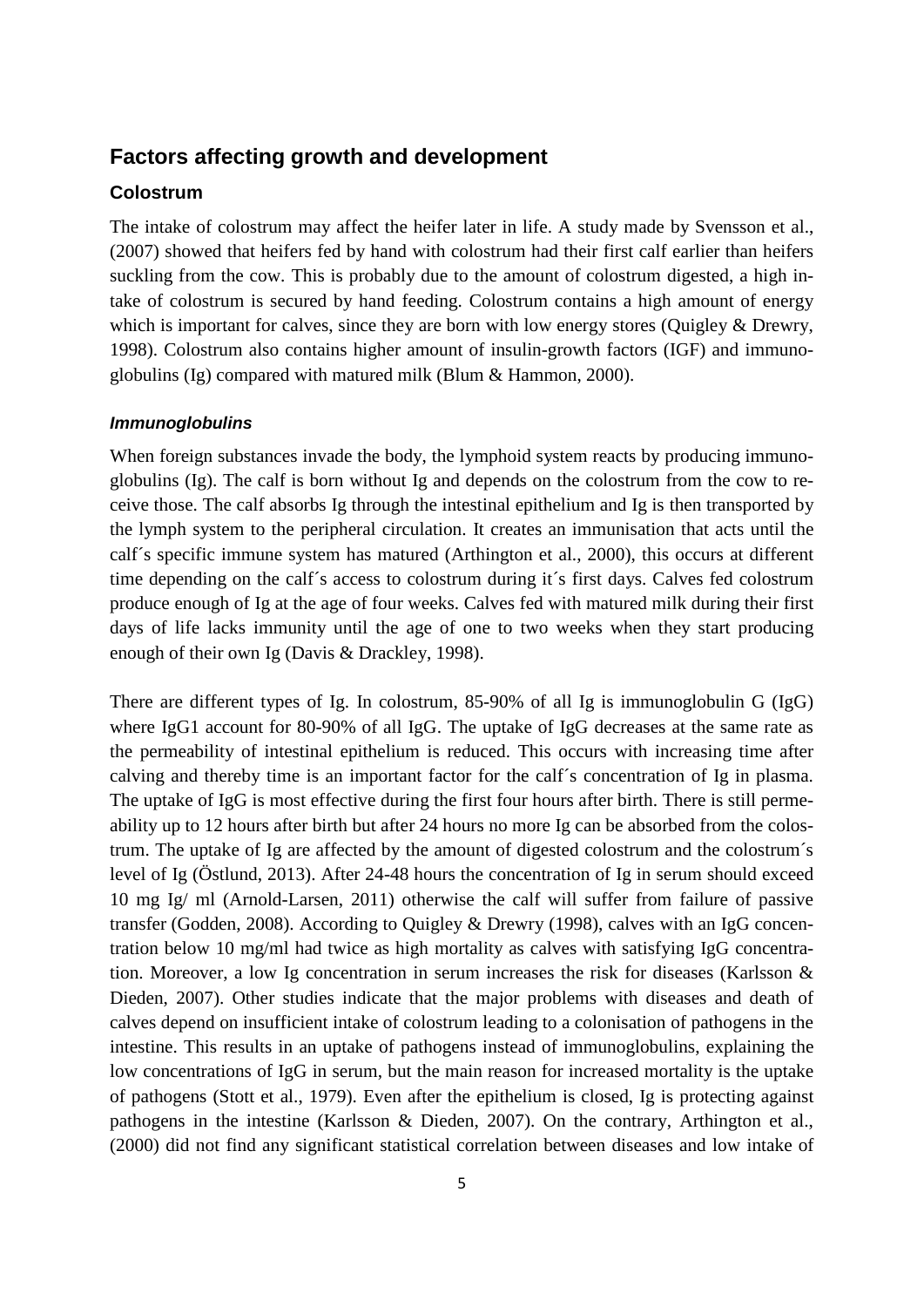IgG. They only saw a tendency of a lower disease rate in the group which received colostrum of higher IgG content.

Klinkon et al., (2008) studied 71 calves from two farms with different IgG concentration in the colostrum. In the first group 33 calves had an IgG concentration below average value, in the second group 38 calves had an IgG concentration above average value. Thereby they had a higher intake of IgG compared with group one. They took blood samples from the calves for 24 weeks and found the greatest differense of IgG concentration in the calves at the age of one week. Moreover calves from group 2 had higher IgG concentration during the whole test period. They also found a correlation between percent diseases and IgG concentration, the first group with low IgG concentration had a higher percent diseases in the group.



Figure 2. IgG concentration in blood at different age of weeks in heifers, group 1 was fed with colostrum containing a lower IgG concentration than average, group 2 was fed with colostrum containing a higher IgG concentration than average. Modified from Klinkon et al., (2008).

## *Insulin growth factor*

Insulin growth factor 1 (IGF1) is of high concentration in colostrum the first hours after calving and decreases by time. A few days into lactation the concentration of IGF1 is decreased several times lower compared with concentration in colostrum (Burrin, 1997). IGF1 has effects on the development and function of the gastro-intestinal tracts (GIT) by regulating cell proliferation in GI-cells and thereby enhancing intestinal growth (Bühler et al., 1998). This is supported by the existence of IGF1 receptors in different places in the intestine. IGF1 receptors exist mainly in the stomach submucosa and Lamina propria, but also in the small intestine in the crypt enterocytes. Crypt enterocytes are the inwards wrinkled parts of the epithelium around the villi. IGF1 receptors also exist in other cells in the mucosa and in the large intestine (Burrin, 1997). The intake of colostrum is affecting the ability to bind IGF1. Calves at the age of eight days, which received colostrum during their first three days of life, had higher capacity of IGF1 uptake compared with calves fed with milk replacer. Moreover, calves fed with colostrum during their first days of life had higher concentration of glucose in plasma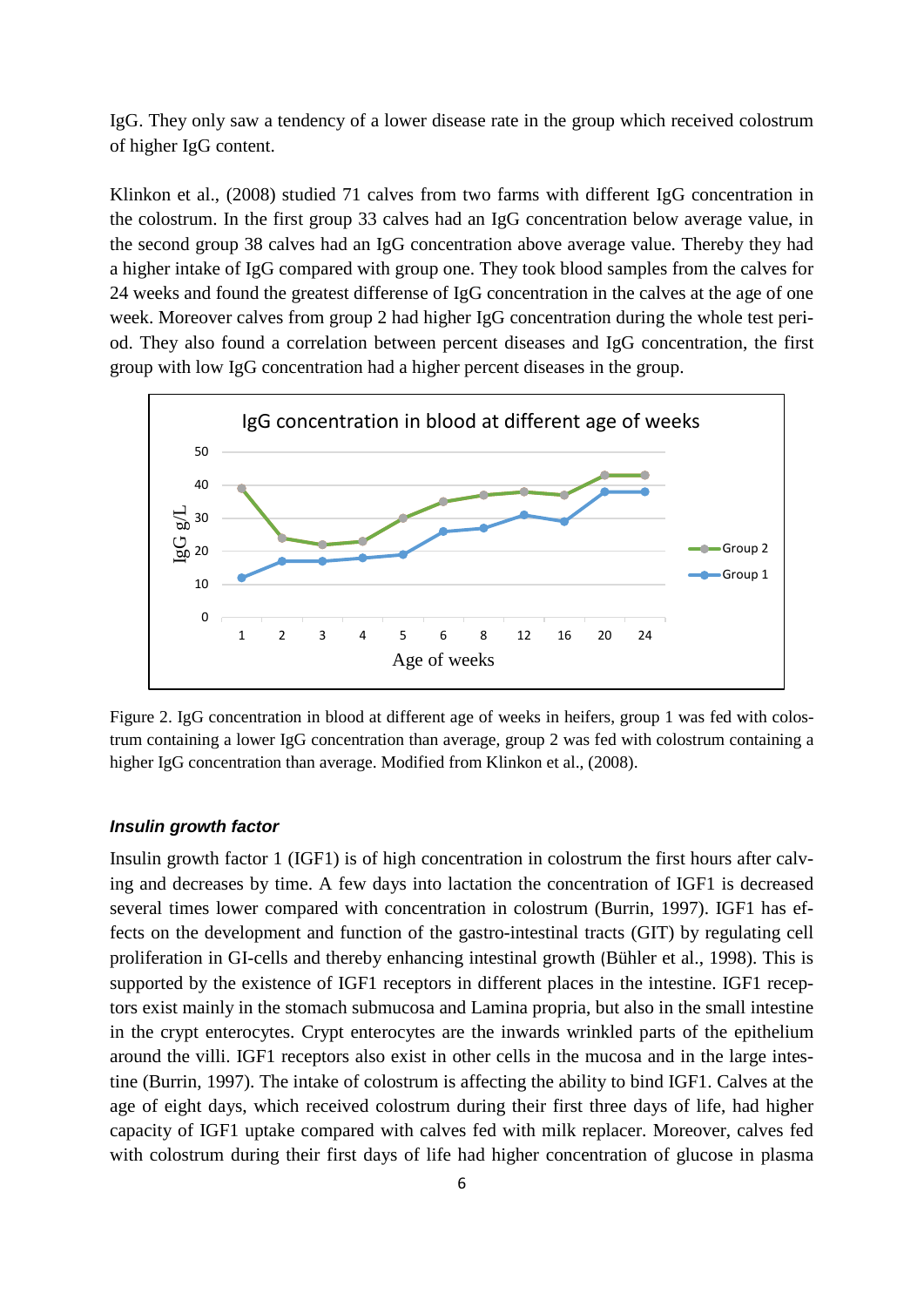after feeding compared with calves fed with milk replace (Blum & Hammon, 2000). This indicates that colostrum has a positive effect on calf growth and most likely growth factors like IGF1 play an important role. Wathes et al., (2007) showed that pre-pubertal IGF1 concentrations were strongly correlated with both the growth rate in the age from one to six months and also to the body weight at the age of six months.

## **Housing system**

The housing of the calf can affect the calf´s health and thereby growth and reproduction. Calves in group housing with 10-20 calves per box and with calf feeder runs 2.8 times higher risk for pneumonia compared with calves in small group with 3-5 calves/box and bucket fed. The rates for pneumonia vary in different housing systems. In calves group-housed it was found that 9% of the calves had pneumonia, in small groups this number was 4% and in single/double box only 3.4% had pneumonia. This can be compared with the overall average of 7% Svensson & Pettersson 2000). Moreover, calves that were held in large groups were 3.6 times more likely to suffer from pneumonia at the age 3-7 months compared with calves in other housing systems.

Calves in group housing have lower growth with 25 g/day, which can be explained by the increased disease rate (Pettersson et al., 2000). The increased disease rate may be due to an increase spreading of infections when many calves in different age are mixed in large groups. Also large groups can complicate the finding of sick animals (Svensson & Petterson, 2000). The lower growth can depend on higher competition for the plastic teats. In a study made by Keyserlingk et al., (2004) the ratio teat-to-calf was changed daily from 1:3 to 4:3. This was to see if the number of teats affect the amount digested milk and time at teat. It was shown that when the number of teat changed from 4:3 to 1:3 so did the total time at the teat from 40 minutes/day to 32 minutes/day. The number of times one calf pushed away another from the teat increased from 18 to 41 times and the amount of milk consumption decreased from 14 to 11.4 liters/day. To have one teat on three calves resulted in increased competitive behavior and decreased milk consumed.

Calf hutches have a large positive effect on calf health. Calves in calf hutches together with one or a couple of other calves have the best feed conversion, growth and a minimum of diseases (Davis & Drackley, 1998). In a calf hutch the calves are fed with buckets twice a day.

## **Diarrhea**

Each year 10% of all born heifers die, 52% of all these events of death are caused by diarrhea (Davis & Drackley, 1998). Most cases with diarrhea occur before the age of 30 days and only 58% of the infected calves are found (McGuirk, 2008). The disease is caused by infections from bacteria, virus, and protozoa or due to a limited intake of colostrum during early state of life. Moreover milk in the rumen can cause diarrhea, which can happen if the calf is not suckling properly and thereby the esophageal groove is not stimulated. The calf´s environment, housing and feed, are all factors that can increase the risk of diarrhea. Diarrhea results in mas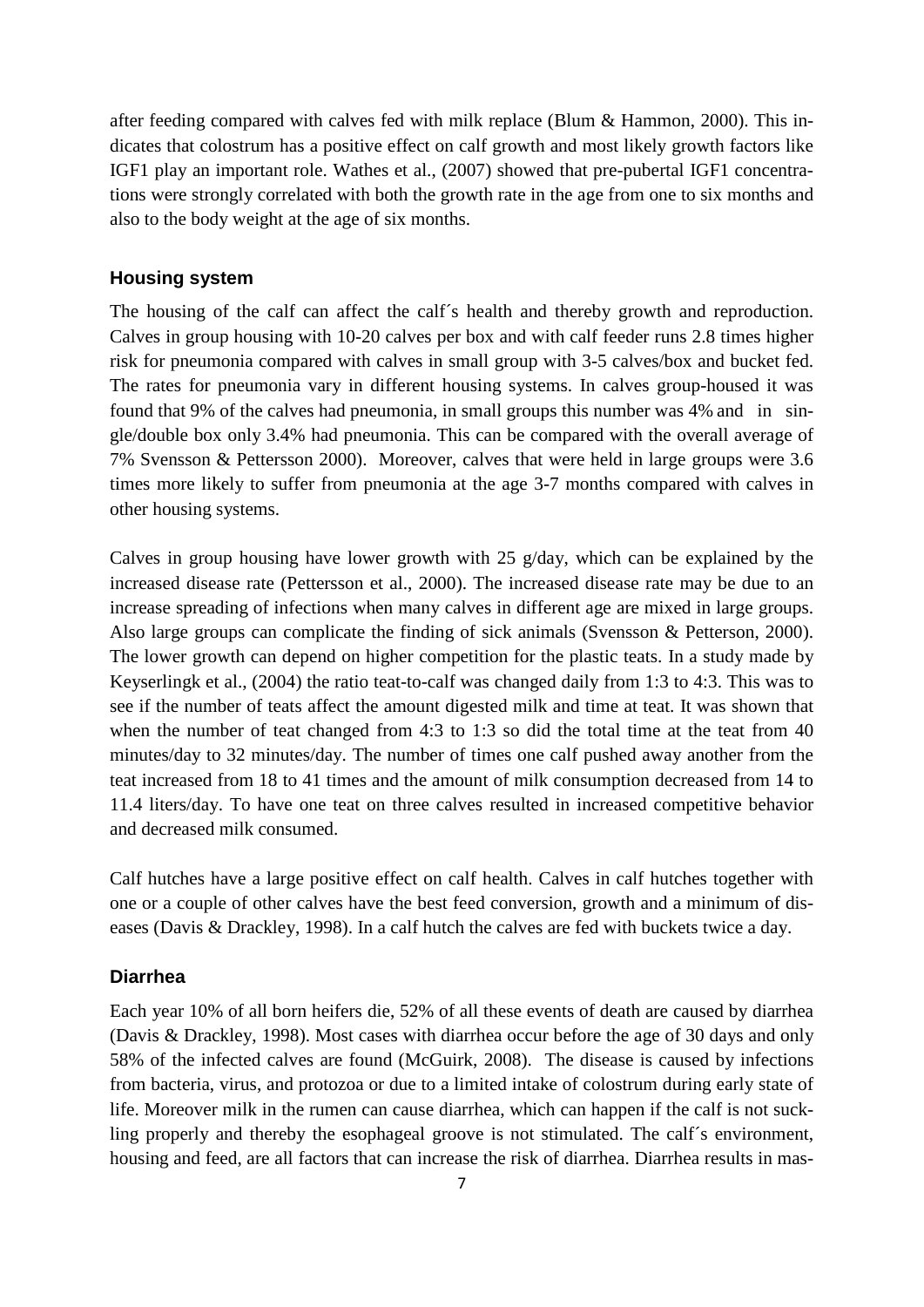sive loss of water and electrolytes. As much as 83% of total water intake can be lost by faeces, compared with only 5% for a healthy calf. Considering that a calf consist of 75% water, this is a dangerous state which quickly results in dehydration (Davis & Drackley, 1998) and imbalance of electrolytes. Studies made on humans shows that patients suffering from disorder of electrolytes have higher mortality up to five years after recovery (Olsson & Öhlin, 2012). Diarrhea in young animals up until an age of 14 months can lead to deficiency in copper (Castillo-Duran et al., 1988). This results in a depressed reproduction and impaired ovarian function (Smith, 2005).

Calves that are affected of diarrhea during their first three months of life have lower growth rate compared with calves that has been healthy their whole life. If the calf suffers from diarrhea during its first month of life it results in a large weight loss that the calf will not be able to compensate before weaning. At the time of weaning the calf can weigh up to 16 kg less than healthy calves (Wittum & Perino, 1995). The age when the animal get infected affect the severity of the disease. In the two first weeks of life, a delay in the onset of diarrhea of one day decreased the length of the disease with 0.2 days and also increased the average daily gain with 10 g (Virtala et al., 1996).

Waltner-Toews et al. (1985), showed in a study that calves that have been treated for diarrhea are 2.9 times more likely to have a first calving at the age of 30 months or more, compared with healthy calves.

#### *Bovine viral diarrhea virus*

Bovine viral diarrhea virus (BVDV) exist in different forms. As many as 70-90% of all infected animals lack symptoms and can thus spread the disease. Young animals are often troubled by acute BVDV resulting in symptoms like diarrhea, fever and anorexia. BVDV inhibits the immune system, therefore the heifer is often affected by other diseases as well (Institute of veterinary virology, 2006). In older animals, the disease can affect reproduction, either by early abortion or inability of becoming pregnant. The time for infection has great influence on what effect the disease will have. Heifers that get infected during the period between insemination and 51 days of pregnancy have lower pregnancy rate compared with heifers that get infected before insemination. Heifers infected before insemination managed to complete the whole pregnancy. BVDV can either affect the oocyte directly by cell damage or indirectly by changing the oocytes environment, which result in impaired survival (Grooms, 2004).

In Sweden, a control program for BVDV started in 1993.This has resulted in a decrease of BVDV. By the end of 2012 only 12 farms were not free from the disease and only three of them were infected (SVA, 2014).

## **Respiratory disease and Pneumonia**

The lungs of cattle are different from those of other animals, they are more flat, smaller relative to body weight and more divided into lobes and lobules. This leads to a decreased gas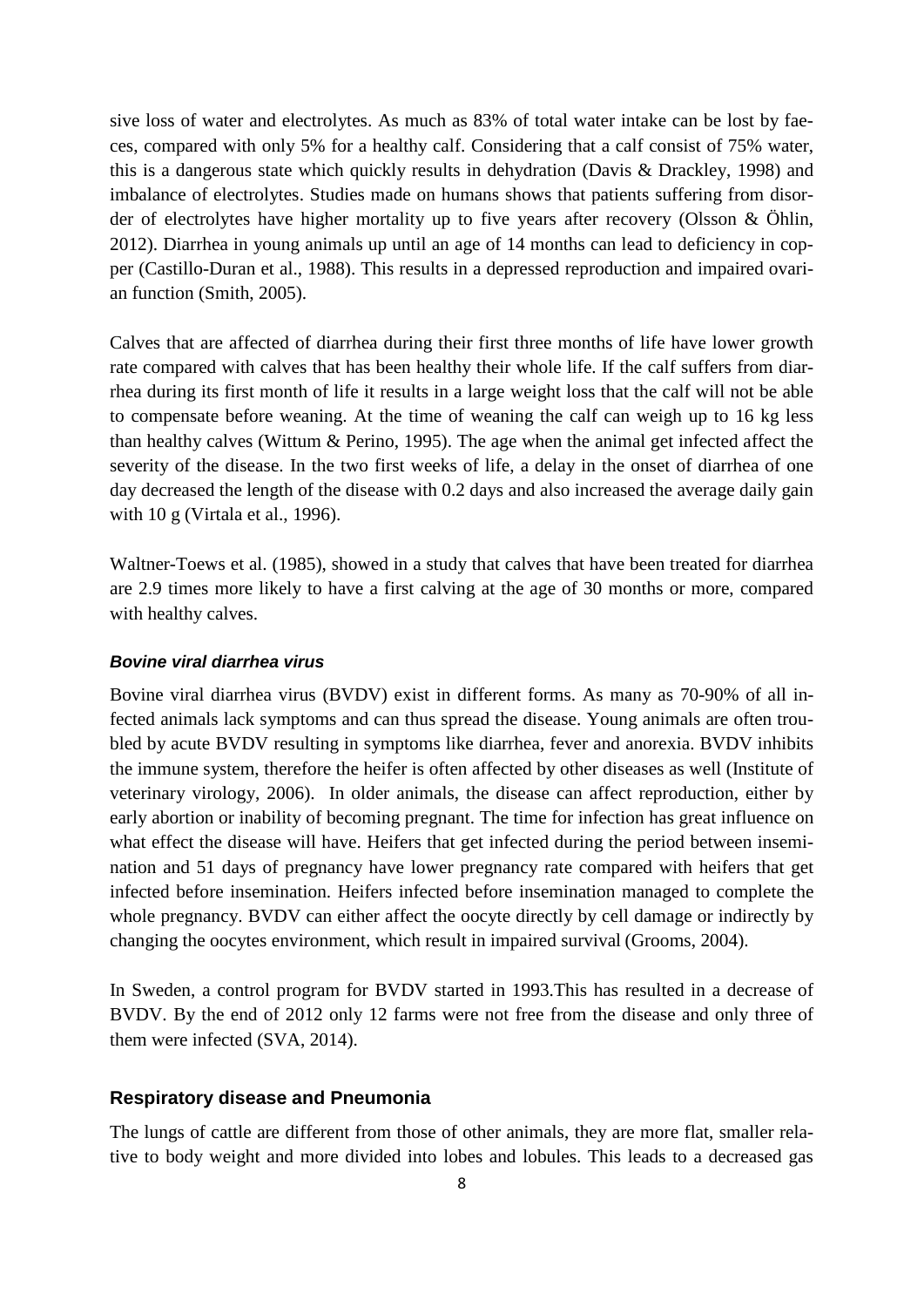exchange compared with many other species. Moreover cattle cannot increase ventilation and gas exchange at increased physiological or metabolic activity. Because of these factors cattle are extra sensitive to diseases that affect the ability of the alveoli (Rångemark-Åkerman 2009). Pneumonia is a problem for 7% of all calves (Svensson & Petterson, 2000). and is often caused by bacteria. Respiratory diseases account for 21-29% and 40-50% of the total morbidity in calves at the ages of 0-3 months and 3-7 months, respectively (McGuirk, 2008; Rångemark-Åkerman, 2009). This means that respiratory disease is the most common disease in heifers older than three months. In cattle, respiratory disease is often the same as an infection in the lower part of the respiratory pathways. This can sometimes result in poor general condition, which is easily discovered. But in many cases, the symptoms are vague and this results in that many cases are missed. Only 50% of all respiratory diseases in calves at the age of 0-3 months are found by the producer. In calves at the age of 3-7 months only 15% of all respiratory diseases are found. Untreated respiratory disease can result in prolonged disease, which strongly affects the growth (Rångemark-Åkerman, 2009).

One study by Warnick et al., (1994) showed that heifers suffering from pneumonia have a delayed first calving with three months. This support the statement by Waltner-Toews et al., (1985) that diseases in calves younger than three months probably affect the age of first calving. The delayed first calving can however be because of genetically and/or immunological problem in the heifer. Also McGuirk (2008) confirmed that pneumonia affect reproduction and growth. Pneumonia is the disease affecting heifer´s growth most. In a study by Virtala et al. (1996), heifers affected by pneumonia before weaning had a reduced daily gain of 1.3 g/day/kg. Heifers infected in the third month of age had a reduced daily gain of 14 g/day. Each additional week with pneumonia resulted in a loss of growth with 0.8 kg (Virtala et al., 1996). After the age of six months the growth is not significant affected by pneumonia (Donovan et al., 1997).

Heifers affected by pneumonia during the first three months of life runs 2.5 times higher risk of dying before first calving compared with healthy heifers (Waltner-Toews, 1985). In the Swedish heifer project 150 calves were dissected and 1/3 of them had died because of pneumonia (Svensson & Pettersson, 2000).

To prevent the occurrence and spread of diarrhea and pneumonia, it is important to:

- keep calving place clean
- clean teats and single pens
- clean group pens before inserting a new calf group
- keep right temperature in the stable, minimum 15 C for newborn calves
- avoid draft, maximum 0,2 m/s
- have feed of good quality
- feed colostrum first four hours of life (McGuirk 2008; Pettersson, 2008; Davis & Drackley, 1998).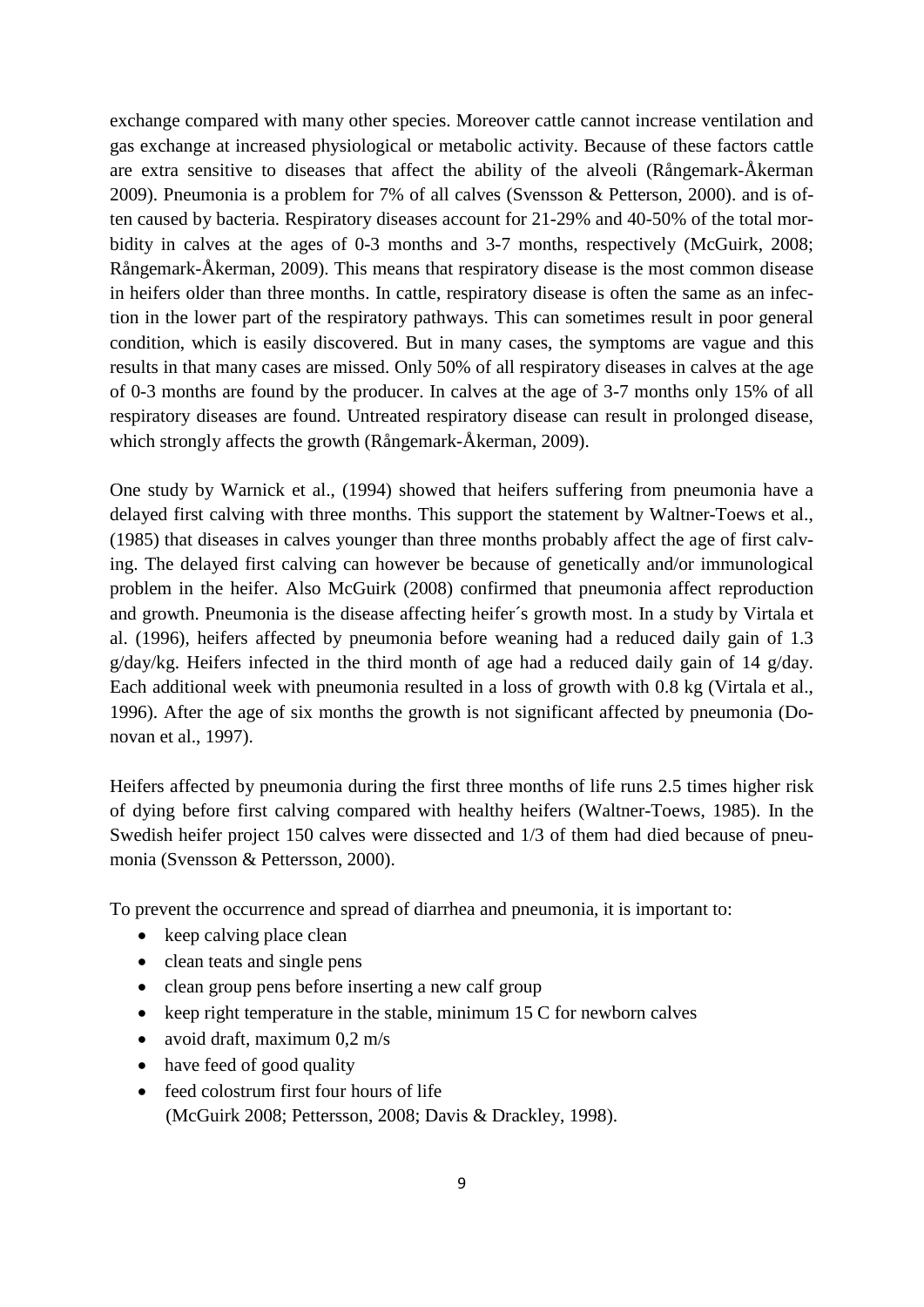For pneumonia, it is important to have maximum 80% humidity in the stable. Calves which have had diarrhea have an increased risk to be infected by pneumonia (Pettersson, 2008).

## **Can body fat affect ovulation?**

Several studies on different species, have shown that weight and sexual maturity are strongly correlated. One study showed a correlation between anorexia and decreased estrogen concentration (Robert et al., 1977). In another study, rats were divided into two groups, fed with high or low energy feed, respectively. The groups had first estrus at different times and weights but with the same amount body fat, which could indicate that body fat somehow is affecting ovulation (Frisch et al., 1977). On the other hand a study done by Bronson (1987) showed the opposite. A group of mice were separated in to three groups, one group with hard exercise, one group with restricted food and one control group. The body weight, growth rate and amount of body fat was measured. They found that none of the parameters was critically correlated to ovulation (Bronson, 1987). The adipose tissue can metabolise and store steroids and also affects sex hormone-binding globulin. Because of these qualities it was thought to affect ovulation. But the estrogen concentration produced from the adipose tissue is very low and can probably not have any effects on the body, there is no evidence confirming that the amount of body fat directly affects ovulation (Bronson & Manning, 1991).

One thing that has proven to affect the opportunity to sexual maturity is the body's total energy balance. Studies where glycolysis and fatty acid oxidation was inhibited shows that a lack of these substances directly blocks the estrus cycle. Moreover, insulin is considered to affect estrus positively by supplying the hypothalamus with necessary amino acids for the synthesis of the neurotransmitters norepinephrine and serotonin, which affect the secretion of GnRH. GnRH in turn stimulates an increased concentration of LH. That the availability of substrate and insulin can affect the estrus hormones was confirmed by a study showing an increased concentration of LH in blood after drip was given, containing insulin, glucose and amino acids (Bronson & Manning, 1991).

A study made by Lanyasunya et al., (2005) showed that a low body weight is correlated to low fertilisation rate. By adding more energy and protein, pregnancy rate increased from 42% to 72%. The positive correlation between feed intake and reproductive hormone cycle indicated that too low feed intake disturbs the reproductive hormone cycle.

## **Economy**

Rearing cost for a heifer varies between different producers from 11000 to 30000 SEK/heifer, average is around 15000 SEK, including building cost (McGuirk, 2008; Carlén, 2013). Oskarsson (2010) compiled 25 farms in Sweden with an average age of first calving at 27 months and showed that rearing cost on average was 11388 SEK/ heifer, excluding building costs. A heifer having her first calf at the age of 24 months has paid her rearing cost after two lactations, assumed that the production is 10000 kg milk. A delayed first calving so that the heifer calve at the age of 30 months implies that the cow has paid its rearing cost after 2.5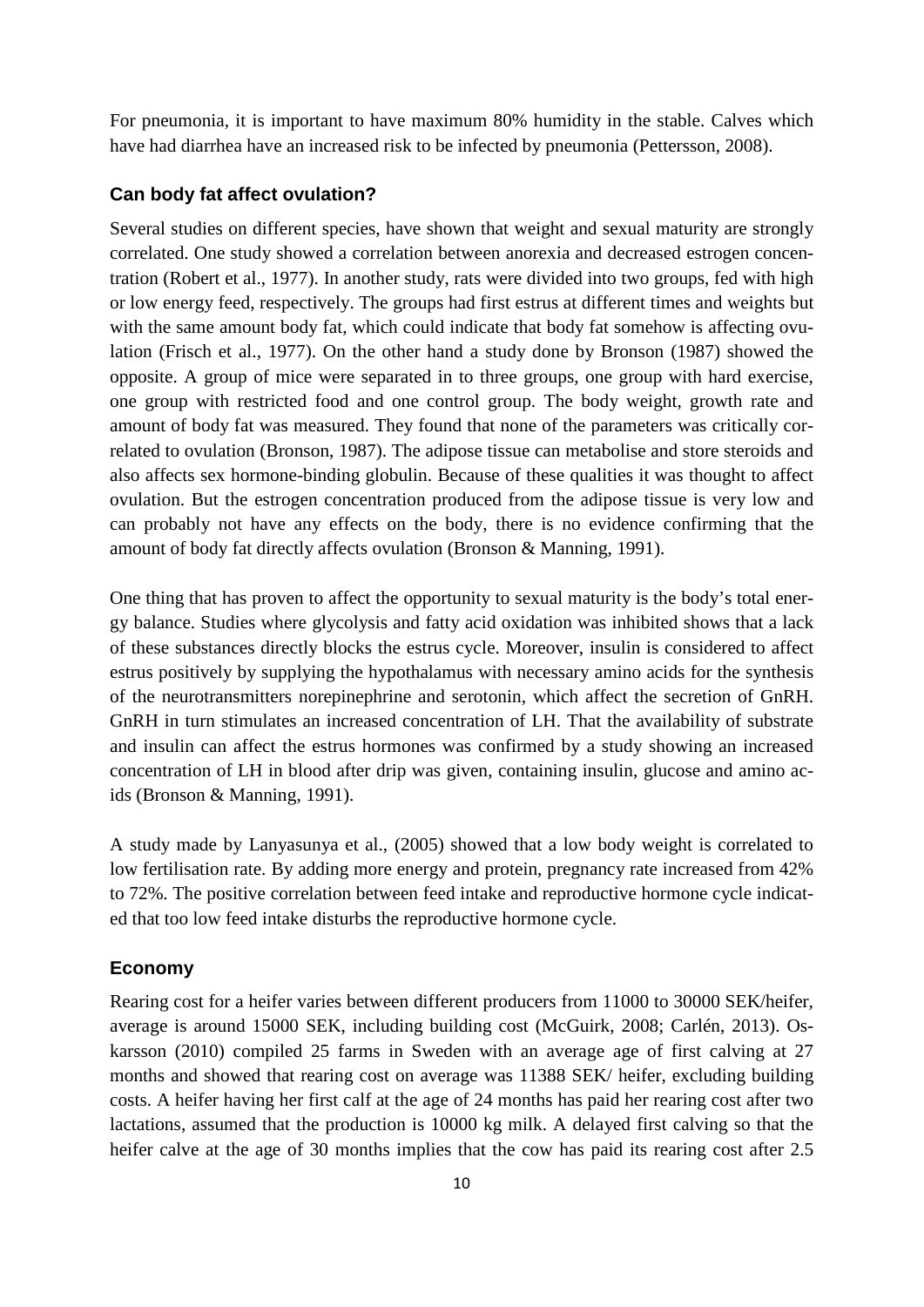lactations. The average producing age for a Swedish cow is 2 lactations (Carlén, 2013) to 2.5 lactations (Carlén & Eriksson 2013), this means that a cow having her first calf at the age of 30 months might not be able to pay her rearing cost before culling.

A heifer costs around 14 SEK/day, excluding building cost. Each month after the age of 24 months when the heifer is not pregnant she cost 420 SEK. The average age of first calving is 28 months, this means a loss of 1680 SEK/heifer. It has been shown that the farm with best economical results also have the highest rearing cost/heifer, the god economical result is because of a lower percent new recruitment (Oskarsson, 2010).

# **Discussion**

To understand how different factors can affect the heifer´s development we need an overview of the different development phases. Many factors affect the heifer´s ability to grow and reproduce and the colostrum intake and quality is one of them. The importance of access to colostrum has long been known but lately it has been debated because some studies showed a lack of correlation between diseases and a low intake of colostrum. Arthington et al., (2000) could not find any statistical significant correlation between low intake of IgG and the incidence of diseases. As said in that study, this could depend on the low number of animals attending in the study. I do believe that there is a correlation between low intake of colostrum and high frequency of diseases and poor development of the heifer. Quigley & Drewry (1998), Carlsson & Dieden (2007) and Stott et al., (1979) confirm that the intake of colostrum of good quality with an IgG concentration higher than 10 mg/ml is important for the calf´s future development and immune defense. This was clearly demonstrated in the study made by Klinkon et al., (2008) were calves fed with colostrum containing higher IgG concentration had higher concentration of IgG in the blood until the age of eight months. They also found a negative correlation between colostrum with high IgG concentration and the number diseased animals. Studies like this are necessary since they once again shows the importance of feeding colostrum correctly, this is something that the author have experienced to be insufficient on different farms when milking is prioritised.

Also the environment and feeding can affect the development of the calf, as shown by Davis & Drackley (1998), Fungbrant (2012) and Växa Sverige (2013). Access to roughage and concentrate can strongly affect the development of the stomach. This is something that in the studies is missed. Even though the calf has free access to hay and milk, competition in the group might prohibit smaller and low-ranking calves that are not given access to all kind of feed. The author think that the competition is most important for concentrate consumption if it is given once or twice a day and not with free access. As Keyserlingk et al., (2004) showed in their study, the amount of consumed milk increased when the competition for the teats was nonexistent, there is no reason to believe otherwise about concentrate consumption. If the calf is not given all kinds of feed it will not be able to develop at the same rate as calves in the same age and may also be older by the time for first calving. And I think that an increased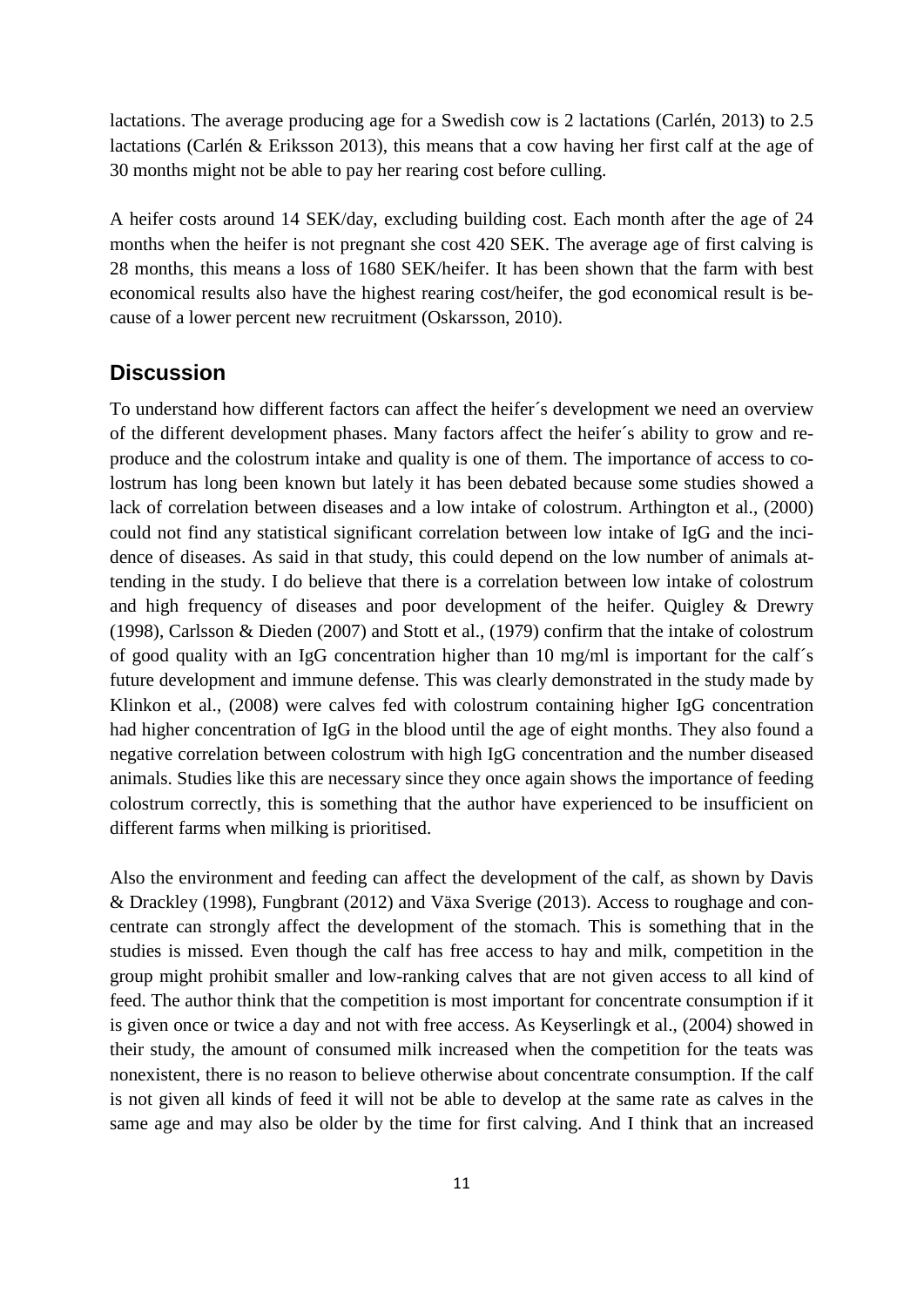competitive behavior might lead to increased long term stress which can reduce the immune system and thereby affect growth and development negatively.

The farms in Sweden are getting bigger, with more cows. The increased number of calvings at the farm will result in a smaller difference of age between calves group housed. But there is still smaller farms were the difference in age should be considered. I think it can be recommended to divide large boxes, with many calves, into smaller areas so that the calves can be held in smaller groups in the same age. This would probably also reduce morbidity and make it easier to detect sick animals early. Since about half of all pneumonia and diarrhea cases are missed, detection of sick animals is something that the author think should be prioritised. Waltner-Toews et al., (1985) showed in their study that animals treated for diarrhea is 2.9 times as likely to have their first calving after 30 months of age. This means that it costs 2.5 lactation to rear this heifer. Compared with a heifer that has her first calf at the age of 24 months, this heifer costs 2 lactations to rear. One half lactation may sound little but considering that the average producing age of a Swedish cow is 2-2.5 lactations the age of first calving can be determining for the economy.

Diarrhea increases the risk that a heifer will be affected by pneumonia (Pettersson, 2008). This is interesting because the author think it indicates something the author have not found evidence for in any study. Namely, that the onset of a disease can affect the immune system so that the heifer later in life may be more easily affected by other diseases. This makes it even more important to keep healthy heifers since we do not know if the heifer, as a milking cow more easily can be infected by diseases that will affect the milk yield.

As the majority of studies shows, pneumonia has a great affect on the age of first calving. Warnick et al., (1994) showed in their study that heifers that had suffered from pneumonia may have their first calf three months later than healthy heifers. A heifer that has her first calf after the age of 24 months cost 420 SEK/month (Oskarsson, 2010). This means that a heifer with a delayed first calving of three months cost 1260 SEK unnecessarily.

When looking at these numbers it become clear that a good care of the heifers from the first day of life until becoming a milking cow is truly important for the producer's economy. But it should not be forgotten that the farms with the best economic performance also had the highest rearing costs for the heifers. These farms despite high rearing costs may have the best economic result because they have chosen these high costs themselves. They might be aware and have chosen a higher age at first calving and thus the heifer has her first calf when she is fully mature, instead of suffering from diseases and calve despite a low weight. The farms with good financial results are likely to have a lower percentage recruitment of heifers compared with farms with poor economic results.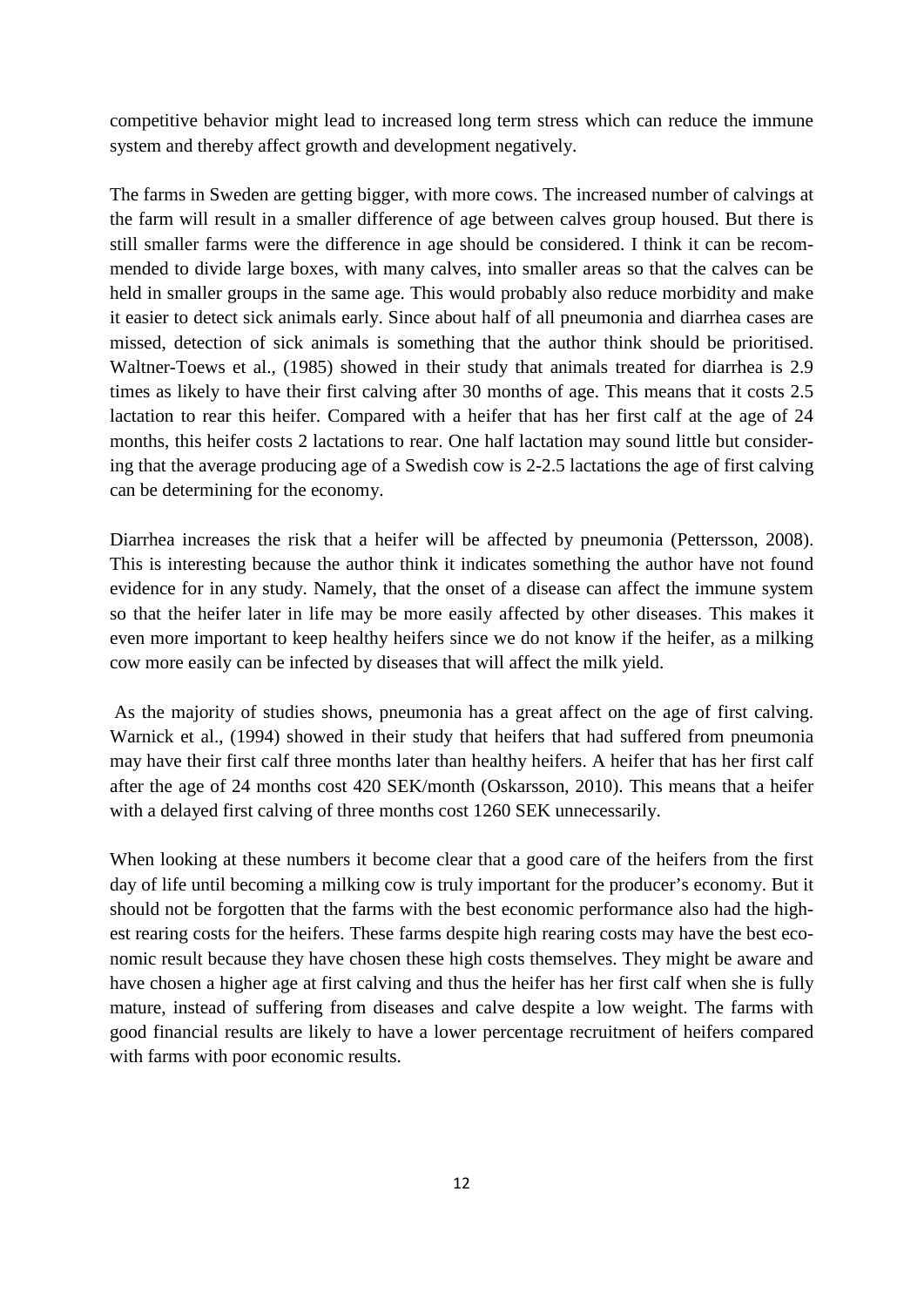# **Conclusion**

Access to roughage, concentrate and colostrum, colostrum quality, diarrhea, pneumonia, housing system and possibility to estrus detection are important for the heifer´s development. The producer can affect all these factors. By working preventive against diseases and detecting diseases, early growth can be improved and the heifer´s age of first calving may be lowered and reach 24 months of age.

# **Bibliography**

- Arnold-Larsen, I.L. (2011). *Kalvuppfödning på mjölkgårdar.* Diss. Raseborg: Yrkeshögskolan Novia.
- Arthington, J.D., Cattell, M.D. and Quigley, J. D. (2000). Effect of Dietary IgG Source Colostrum, Serum, or Milk-Derived Supplement) on the Efficiency of Ig Absorption in Newborn Holstein Calves. *Journal of Dairy Science.* Vol. 83. pp. 1463-1467.
- Blum, J.W. and Hammon, H. (2000). Colostrum effects on the gastrointestinal tract, and on nutritional, endocrine and metabolic parameters in neonatal calves*. Livestock Production Science,* vol. 66. pp. 151-159.
- Bronson, F.H (1987). Puberty in female rats: relative effect of exercise and food restriction. *The American journal of physiology.* vol. 252 pp. 140-144.
- Bronson, F.H. and Manning, J.M. (1991). The energetic regulation of ovulation: A realistic role for body fat. *Biology of production.* vol. 44. pp. 945-950.
- Burrin, D.G. (1997). Is Milk-Borne Insulin-Like Growth Factor-I Essential for Neonatal Development? *The journal of nutrition.* vol. 127. pp 9755-9795.
- Bühler, C., Hammon, H., Rossi, G.L. and Blum, J.W. (1998). Small intestinal morphology in eight-day-old calves fed colostrum for different durations or only milk replacer and treated with long-R3-insulin-like growth factor I and growth hormone. *Journal of Animal Science.* vol. 76. pp. 758-765.
- Carlén, E. (2013). *Kornas livslängd, hur påverkas gårdens resultat?* Djurhälso- och utfodringskonferensen 2013.
- Carlén, E. and Eriksson, J.Å. *Kornas livslängd, hur påverkas gardens resultat?* Djurhälso- och utfodringskonferensen 2013.
- Comline, R.S. and Titchen, D.A. (1951). Reflex contraction of the esophageal groove in young ruminants. *Journal physiology.* vol. 115. pp. 210-220.
- Davis, C.L. and Drackley, J.K. (1998). *The development, nutrition and management of the young calf.* 1<sup>st</sup> edition. Ames: Iowa State University Press.
- Durrell, B.W. (1955). Anouestrus in heifers associated with plane of nutrition. *Canadian journal of comparative medicine.* vol. 19. pp. 145-151.
- Castillo-Duran, C., Vial, P. and Uauy, R. (1988). Trace mineral balance during acute diarrhea in infants. *The journal of pediatrics.* vol. 113. pp. 452-457.
- Donovan, G.A., Doho, R.I., Mongomery, D.M. and Bennet, F.L. (1998). Calf and disease factors affecting growth in female Holstein calves in Florida, USA. *Preventive veterinary medicine.* vol. 33. pp.1-10.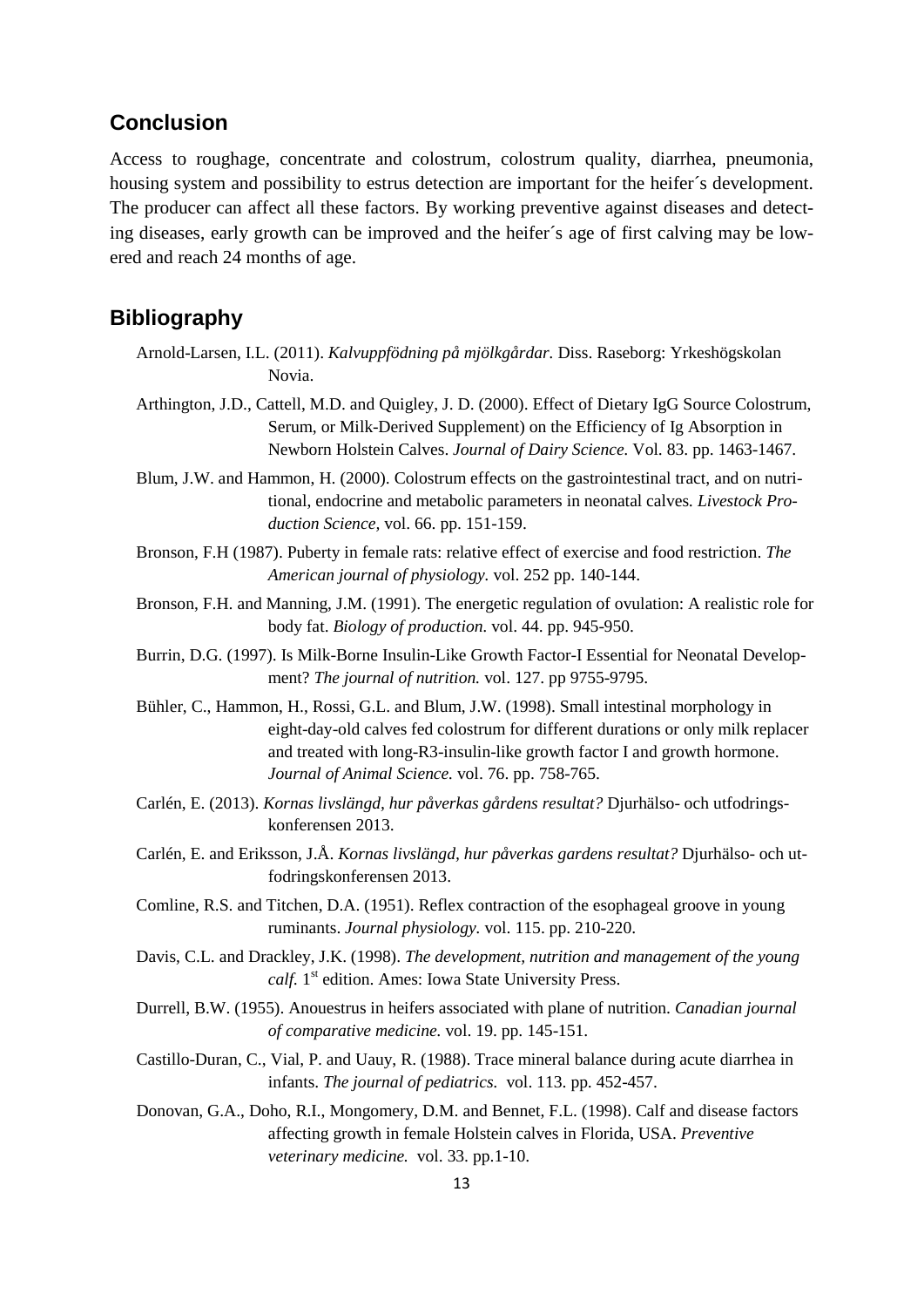- Eklund, J. (2011). *Embryospolning och överföring på mjölkkor. En studie av embryospolningar på gårdar i Svenskfinland.* Yrkeshögskolan Novia. Agrolog YH.
- Everitt, B., Lidström, E-M., Lundborg, T., Rosén, S., Pönniäinen, P. and Emanuelson, M. (2002). *Kvalitetssäkrad mjölkproduktion- kvalitetssäkrad utfodring kalvar och ungdjur.*  Hållsta: Svensk mjölk.
- Frisch, R.E., Hegested, D.M. and Yoshinaga, K. (1977). Carcass components at first estrus of rats on high-fat and low-fat diets: body water, protein, and fat. *Proceedings of the National Academy of Sciences of the United States of America.* vol. 74. pp 379- 383.
- Fungbrant, K. (2012). *Tidig tillväxt lönar sig alltid.*  [http://www.svdhv.org/sv/aktuellt/artiklar/2012/e/463/tidig-tillvaxt-lonar-sig](http://www.svdhv.org/sv/aktuellt/artiklar/2012/e/463/tidig-tillvaxt-lonar-sig-alltid/)[alltid/](http://www.svdhv.org/sv/aktuellt/artiklar/2012/e/463/tidig-tillvaxt-lonar-sig-alltid/) [2014-03-27].
- Godden, S. (2008). Colostrum Management for Dairy Calves. *Veterinary Clinics Food Animal practice.* Vol. 24. pp. 19-39.
- Grooms, D.L. (2004). Reproductive consequences of infection with bovine viral diarrhea virus. *Veterinary clinics Food animal practice.* vol. 20. pp. 5-19.
- Hallén-Sandgren, C. and Christvall, L. (2011). *Mjölkföretagardagarna 2011.* Svensk Mjölk Available at: [http://www.svenskmjolk.se/Global/Dokument/EPi](http://www.svenskmjolk.se/Global/Dokument/EPi-tr%C3%A4det/Aktuellt%20och%20Opinion/Seminarier%20och%20konferenser/Dokumentation%20Mj%C3%B6lkf%C3%B6retagardagarna%202011.pdf)[tr%C3%A4det/Aktuellt%20och%20Opinion/Seminarier%20och%20konferens](http://www.svenskmjolk.se/Global/Dokument/EPi-tr%C3%A4det/Aktuellt%20och%20Opinion/Seminarier%20och%20konferenser/Dokumentation%20Mj%C3%B6lkf%C3%B6retagardagarna%202011.pdf) [er/Dokumentation%20Mj%C3%B6lkf%C3%B6retagardagarna%202011.pdf](http://www.svenskmjolk.se/Global/Dokument/EPi-tr%C3%A4det/Aktuellt%20och%20Opinion/Seminarier%20och%20konferenser/Dokumentation%20Mj%C3%B6lkf%C3%B6retagardagarna%202011.pdf) [2014-04-13].
- Hickey, M.C., Drennan, M. and Early, B. (2003). The effect of abrupt weaning of suckler calves on the plasma concentrations of cortisol, catecholamines, leukocytes, acutephase proteins and in vitro interferon-gamma production. *Journal of animal scince.* vol. 1. no. 11 pp. 2847-2855.
- Institute of veterinary virology (2006). *Information of Bovine viral diarrhea.* University of Bern. Available at: [http://www.bvd-info.ch/veterinarians/acute\\_infections.html](http://www.bvd-info.ch/veterinarians/acute_infections.html) [2014-04-04].
- Karlsson, A. and Dieden, K. (2007*). Effekter av olika tillväxthastigheter under kalvperioden.* Sveriges lantbruksuniversitet. Lantmästarprogrammet.
- Keyserlingk, M.A.G., Brusius, L and Weary, D.M. (2004). Competition for teats and feeding behaviors by group-housed dairy calves. *Journal dairy science.* vol. 87. pp. 4190-4194.
- Klinkon, M., Zadnik, T., Staric, J., Nemec, M. and Jezek, J. (2008). *The influence of immunoglobulin status on health status and growth performance in calves tot the age of 24 weeks.* University of Ljubljana. Veterinary faculty. (2/9 2008 1.08)
- Lansyasunya, T.P., Musa, H.H., Yang, Z.P. Mekki, D.M. and Mukisira, E.A. (2005). Effects of poor nutrition on reproduction of dairy stock on smallholder farms in the tropics. *Pakistan journal of nutrition.* vol. 4. pp. 117-122.
- Lidfors, L. (2000). *Ko och kalvar tillsammans forskning och praktik.* Jordbrukskonferensen 7- 7/11–2000.
- McGuirk, S.M. (2008). Disease management of dairy calves and heifers. *Veterinary clinics food animal practice.* vol. 24. pp. 139-153.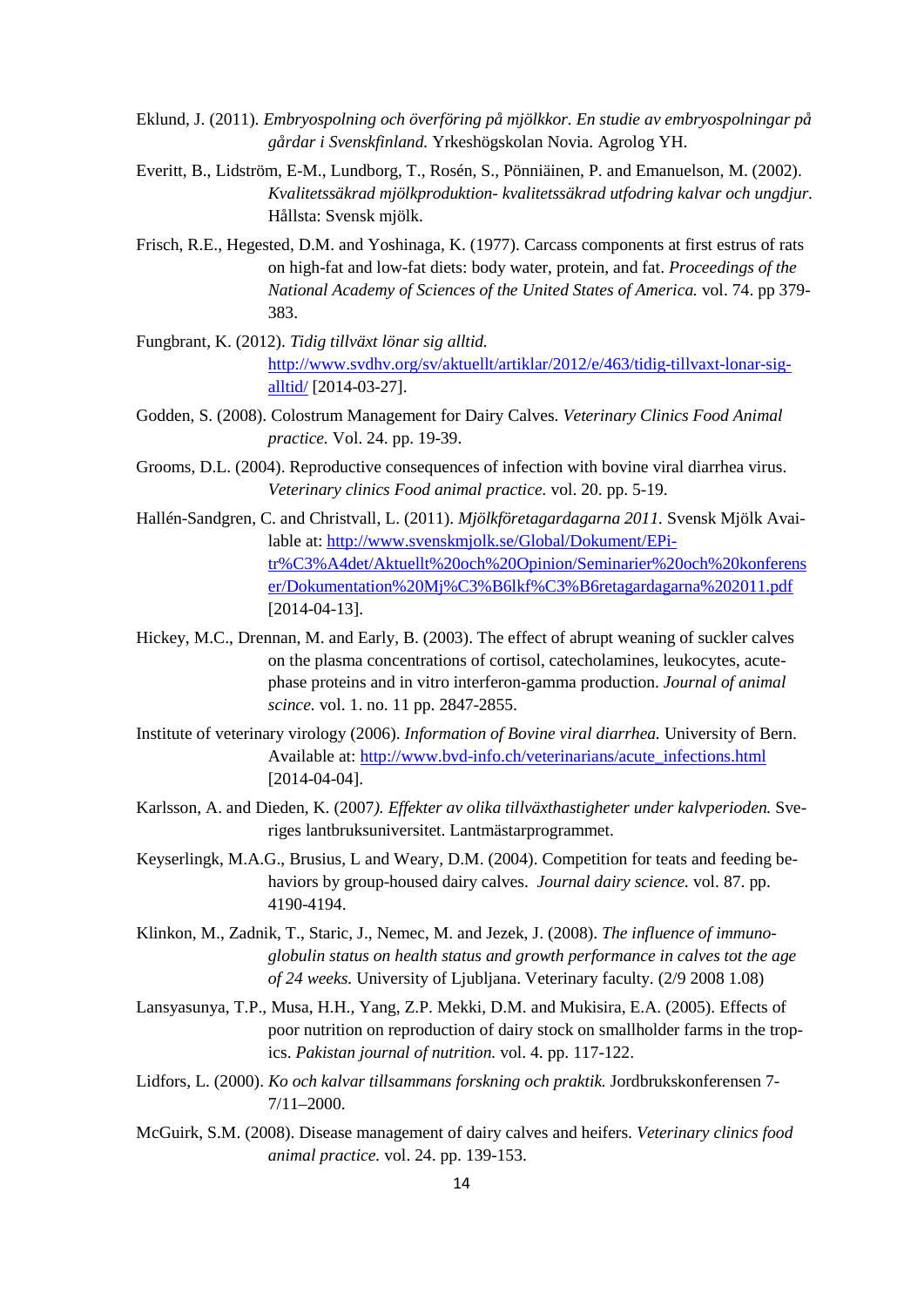Olsson, K. and Öhlin, B. (2012). ABC om Hyponatremi. *Läkartidningen.* Vol. 109. pp. 888-892.

- Oskarsson, M. (2010). Kvigorna gårdens dyra tronarvingar. *Husdjur.* Nr 2 2010.
- Petterson, K. (2008). *Inhysningssystem för kalvar och ungdjur i större besättningar.* Sveriges lantbruksuniversitet. Instutitionen för lantbrukets byggnadsteknik/Agronomprogrammet. (fördjupningsarbete 2008:2).
- Pettersson, K., Svensson, C., Oltenacu, P. and Maizon, D. (2000). *Hur påverkas kalven av kons hälsa och produktion.* (SLF Rapport) Uppsala: SLU. Sveriges Lantbruksuniversitet (SLU); Stiftelsen Lantbruksforskning; Jordbruksverket (SJV). Nr 1104- 6082.
- Quigley, J.D. and Drewry, J.J. (1998). Nutrient and Immunity Transfer from Cow to Calf Pre- and Postcalving. *Dairy Science.* Vol. 81. Pp. 2779-2790.
- Roche, J.F. (2006). The effect of nutritional management of the dairy cow on reproductive efficiency. *Animal reproductive science.* vol. 96. pp. 282-296.
- Robert A., Vigersky, M.D., Arnold E., Andersen, M.D., Ronald H., Thompson, D. and Lynn-Loriaux, M.D. (1977). Hypothalamic Dysfunction in Secondary Amenorrhea Associated with Simple Weight Loss. *The New England journal of medicine.*  vol. 297. pp. 1141-1145.
- Rångemark-Åkerman, C. (2009). *Information från läkemedelsverket- behandling av NSAID till nötkreatur, får, get och gris, ny rekommendation.* Uppsala. Läkemedelsverket.
- Sejrsen, K. and Purup, S. (1997). Influence of prepubertal feeding level on milk yield potential of dairy heifers: a review. *Journal of animal science.* vol. 75. pp. 828-835.
- Smith, T. (2005). Nutrition and reproduction interaction. *Angus journal.* pp. 118-119.
- Stott, G.H, Marx, D.B., Menefee, B.E, Nightengale, G.T. (1979). Colostral immunoglobulin transfer in calves. III. Amount of absorption. *Journal of Dairy Science*, vol. 62 pp. 1902-1907.
- Svensson, C., Hultgren, J. and Pehrsson, M. (2007). Hur leva som kalv för att bli gammal som ko? *Djurhälso- och utbildningskonferens.*
- Svensk Mjölk (2006). Tillväxtplan för SLB kvigor (inkalvning 24 månader). Available at: [http://www.svenskmjolk.se/Global/Dokument/EPi](http://www.svenskmjolk.se/Global/Dokument/EPi-tr%C3%A4det/Mj%C3%B6lkg%C3%A5rden/Djurv%C3%A4lf%C3%A4rd/Tillv%C3%A4xtkurvor%20SRB%20och%20SLB.pdf)[trädet/Mjölkgården/Djurvälfärd/Tillväxtkurvor%20SRB%20och%20SLB.pdf](http://www.svenskmjolk.se/Global/Dokument/EPi-tr%C3%A4det/Mj%C3%B6lkg%C3%A5rden/Djurv%C3%A4lf%C3%A4rd/Tillv%C3%A4xtkurvor%20SRB%20och%20SLB.pdf) [2014-03-15].
- Svensson, C. and Pettersson, K. (2000). *Ökad risk för lunginflammation för kalvar I storbox med amma*. (SLF Rapport) Uppsala: SLU. Sveriges Lantbruksuniversitet (SLU); Stiftelsen Lantbruksforskning; Jordbruksverket (SJV). Nr 1104-6082.
- SVA (2014). *BVD Bovin virus diarré.* Sveriges veterinärmedicinska anstalt. <http://www.sva.se/sv/Djurhalsa1/Notkreatur/Endemiska-sjukdomar/BVD/> [2014-04-05].
- Thompson, J. (2012-12-20). *Könshormon och pubertet.*  [http://www.gpgrc.gu.se/forskning/forskningsgrupper/konshormon-och](http://www.gpgrc.gu.se/forskning/forskningsgrupper/konshormon-och-pubertet/)[pubertet/](http://www.gpgrc.gu.se/forskning/forskningsgrupper/konshormon-och-pubertet/) [2014-03-29].